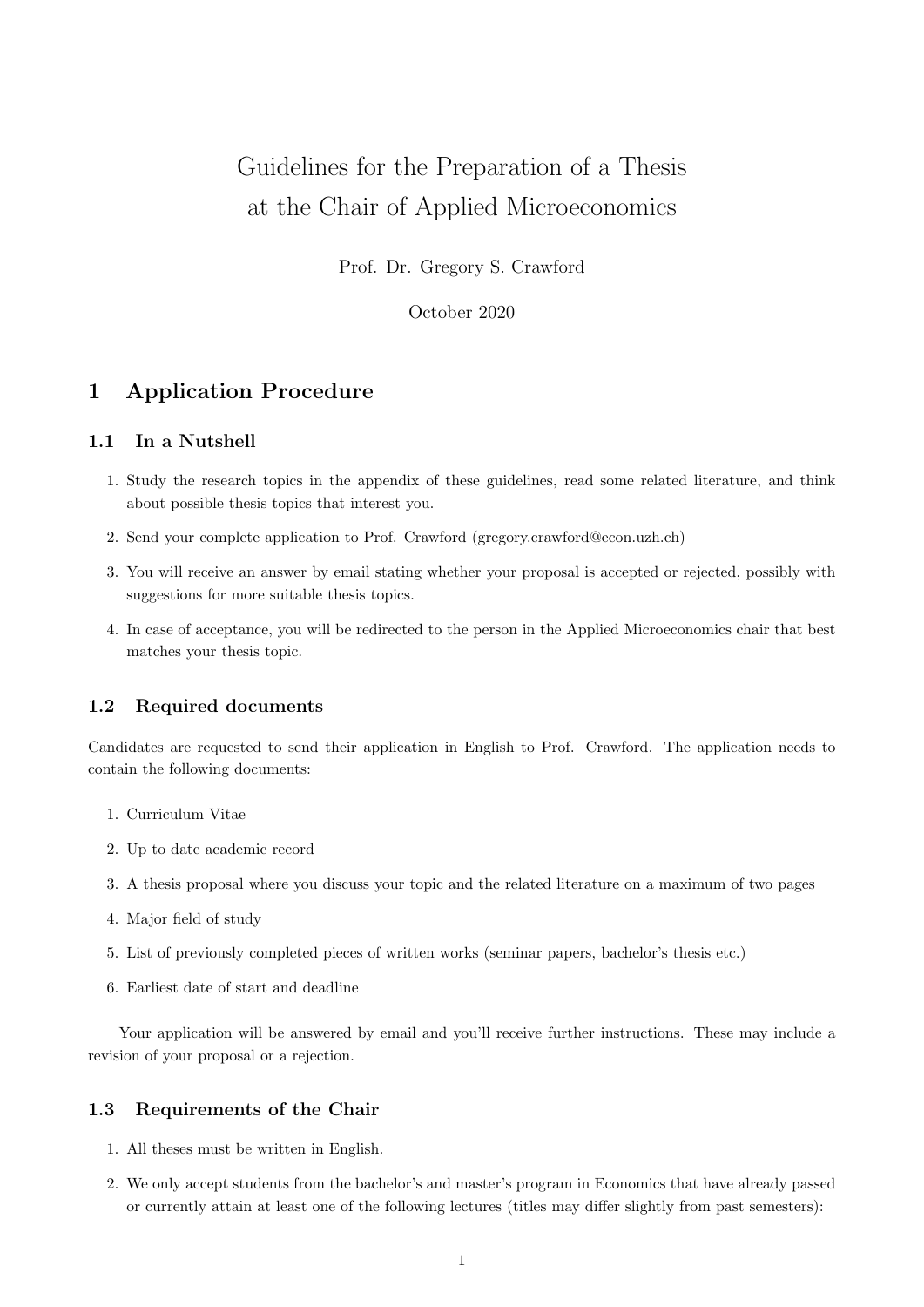- Bachelor's program:
	- (a) Industrial Economics
	- (b) Seminar in Competition Policy
	- (c) Programming in Matlab
	- (d) Introduction to Game Theory
	- (e) Contract and Information Economics
- Master's program:
	- (a) Numerical Methods in Economics
	- (b) Advanced Industrial Economics
	- (c) Analysis of Microdata
	- (d) Causal Inference and Program Evaluation
	- (e) Empirical Analysis of Asymmetric Information in Banking and Insurance Markets
	- (f) Empirical Methods, Part 2 (Experimental Economics)

## 1.4 Formal Requirements for thesis

Your thesis should be structured as follows:

- Title page
- Abstract
- Table of Contents
- Text (the important part)
- Bibliography
- Appendix (if applicable)

Bachelor's theses should not exceed 40 pages and master's theses are at a maximum of 50 pages. We require you to make use of the text processing system [LATEX](https://www.latex-project.org/) which will give you easy assistance in formatting the thesis. Concerning citations, references and footnotes you are expected to follow roughly the standard of the American Economic Review.

## 1.5 Requirements of the Faculty

Besides the requirements of the chair, there are several general requirements of the Faculty of Economics which have to be considered. These can be found here: [http://www.oec.uzh.ch/studies/general/theses/oec\\_](http://www.oec.uzh. ch/studies/general/theses/oec_en.html) [en.html](http://www.oec.uzh. ch/studies/general/theses/oec_en.html).

## 2 Supervision Procedure

## 2.1 Supervision

An assistant from the chair is assigned to each candidate to supervise the thesis. Students should contact their advisor when they have major questions. However, it is expected of you to deal with the thesis in an autonomous fashion.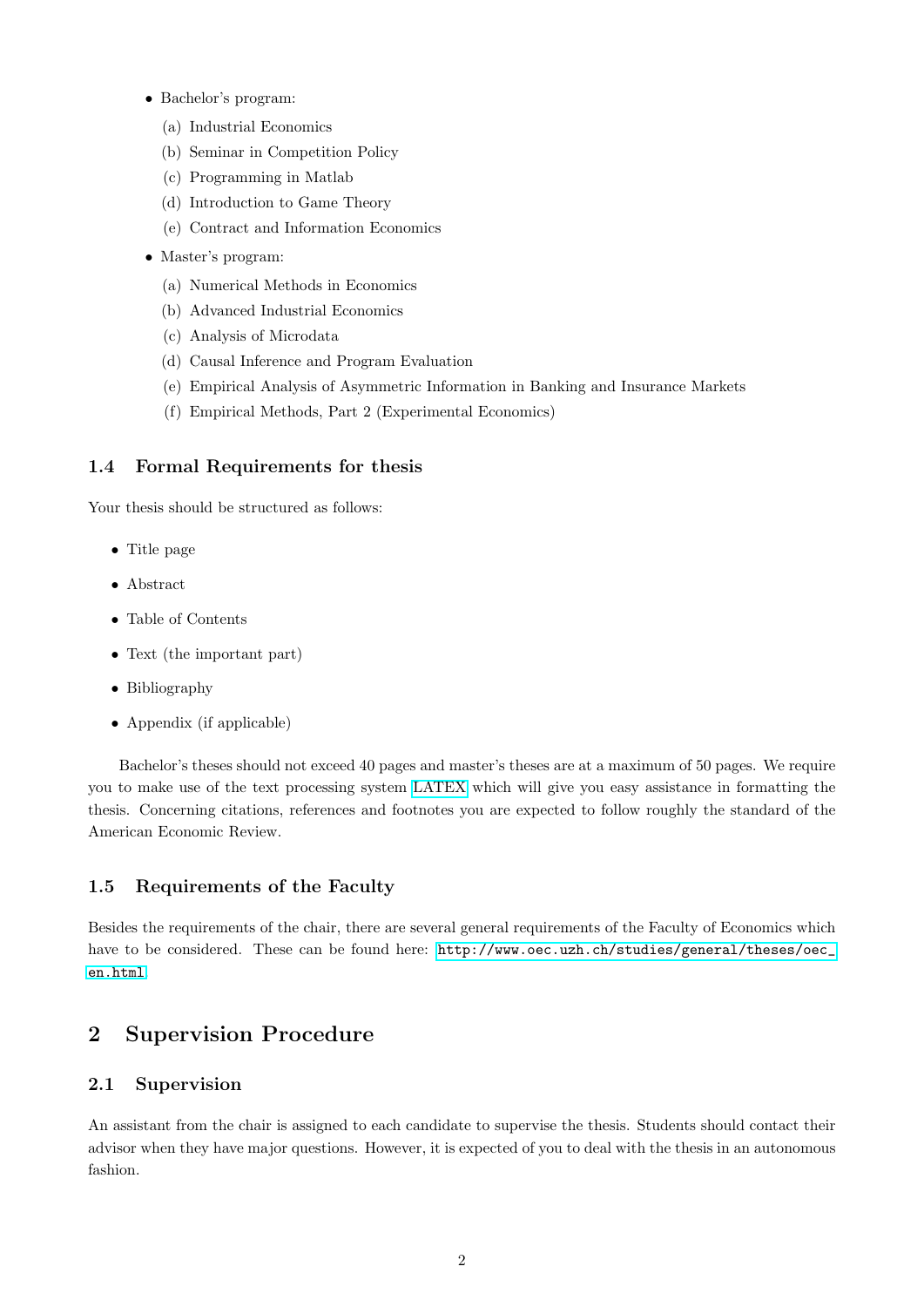## 2.2 Procedure

The supervision procedure for each thesis consists of five sequential steps. Students contact their advisor whenever they have completed each step. The steps are as follows:

- 1. The first step starts with a successful application and ends with the kick-off meeting. After the meeting, advisor and students have agreed on the topic of the thesis, in particular on the literature and the data sets that the thesis will be based on, as well as on the starting date.
- 2. Based on the kick-off meeting, the advisor formulates the exact title of the thesis and sends it on time to the Dean's office. At the starting date students can pick up their topic at the desk of the Dean's office, where they'll also receive the exact date at which the thesis has to arrive at the Dean's office.
- 3. After at most a sixth of the working time the students send their advisor an extended table of contents. This document contains all sections of the thesis as well as the bibliography. In each section, the student gives a brief summary of the section's intended content. The advisor gives a short feedback.
- 4. Not exceeding two thirds of the working time, students send their advisor a preliminary draft of the thesis. All sections and main results of the thesis should already be worked out, even though in a preliminary fashion. Advisors give students an extensive feedback.
- 5. Students hand in the thesis at the Dean's office before the date specified when picking up the topic (Requirements how many copies etc. to hand in can also be found on the webpage specified above).

# 3 Evaluation Criteria

The thesis will be evaluated according to the following criteria:

- 1. Focus on stated research topics
- 2. Understanding and selecting the most relevant literature for the thesis topic
- 3. Correct application of empirical and/or theoretical methods to examine the research topic. Explanation of most important aspects of the applied methods (including possible drawbacks).
- 4. Arguments and their presentation (structure, comprehensiveness, logic etc.)
- 5. Overall impression (layout, grammar, citations etc.)

# 4 General Topics (B.A. & M.A.)

Listed below are some broad research areas and specific topics of interest within these research areas of interest to the chair of Applied Microeconomics. The specific topics Professor Crawford or one of his PhD students [\(Matteo Courthoud](https://matteocourthoud.github.io/) and [Christian Decker\)](https://www.econ.uzh.ch/en/people/graduatestudents/decker.html) are currently working on in are labeled with stars.

If you are interested in any one of these specific questions, you should reach out to Professor Crawford to discuss it. Some questions already have data available to address them, while others do not. The short conversation will give you some context to better understand the question and what would be necessary in terms of skills and interests to address it. Note these topics give you an idea of Professor Crawford's interests if you have a topic not listed here that seems like it would fit in with one or more of these, you should feel free to propose that topic.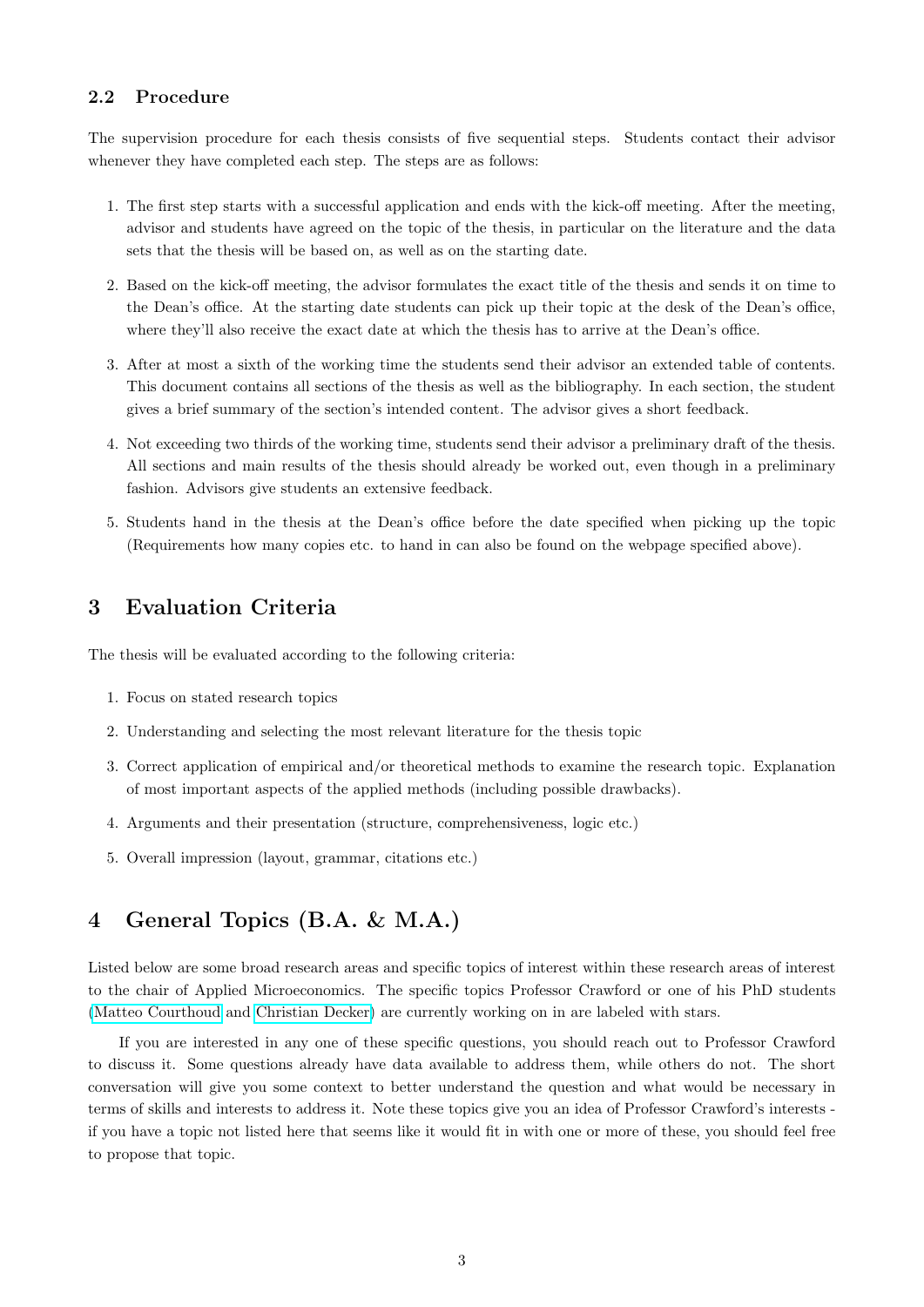## 4.1 General Research Areas

- 1. Industrial Organization
	- i.e. the study of consumer demand, firms' costs, and/or competition
- 2. Applied Econometrics
	- i.e. empirical theses, not theoretical theses (exceptions possible for topics of interest)
- 3. Media Economics
	- Particularly television, film, and music markets
- 4. Antitrust and Competition Policy
	- Particularly on pressing issues and/or cases where empirical methods are important
- 5. Computational Economics
	- i.e. the application of sophisticated computational methods to economic problems
- 6. Big Data, Machine Learning and Artificial Intelligence
	- Background in computer science required

## 4.2 Specific Research Questions

- Television markets in general
	- Horizontal concentration and bargaining power
	- Vertical integration and foreclosure
	- Media bias and political outcomes\*
- Antitrust and Competition Policy
	- Mergers and concentration, with focus on influential EU/US merger cases
	- Common ownership and distributed control\*
	- Market power: firm productivity, margins, markups\*
	- Self-preferencing, bundling, tying and other forms of foreclosure\*
- Computational theory and market dynamics
	- Competition dynamics: innovation, entry, exit, mergers à la Erickson & Pakes (1995)<sup>\*</sup>
	- Identification and estimation of dynamic oligopoly models
	- Artificial Intelligence in economics: pricing algorithms, smart policies, ...
- Digital Platforms and the Sharing Economy (in particular, Airbnb)
	- The role of user ratings and strategic rating system design<sup>\*</sup>
	- Impact on the "offline" economy
	- Evaluation of existing regulation/scope for additional regulation
- Economic incentives in pharmaceutical research
	- Selection of research projects and allocation of R&D budget
	- Strategic disclosure of trial results and the drug approval process